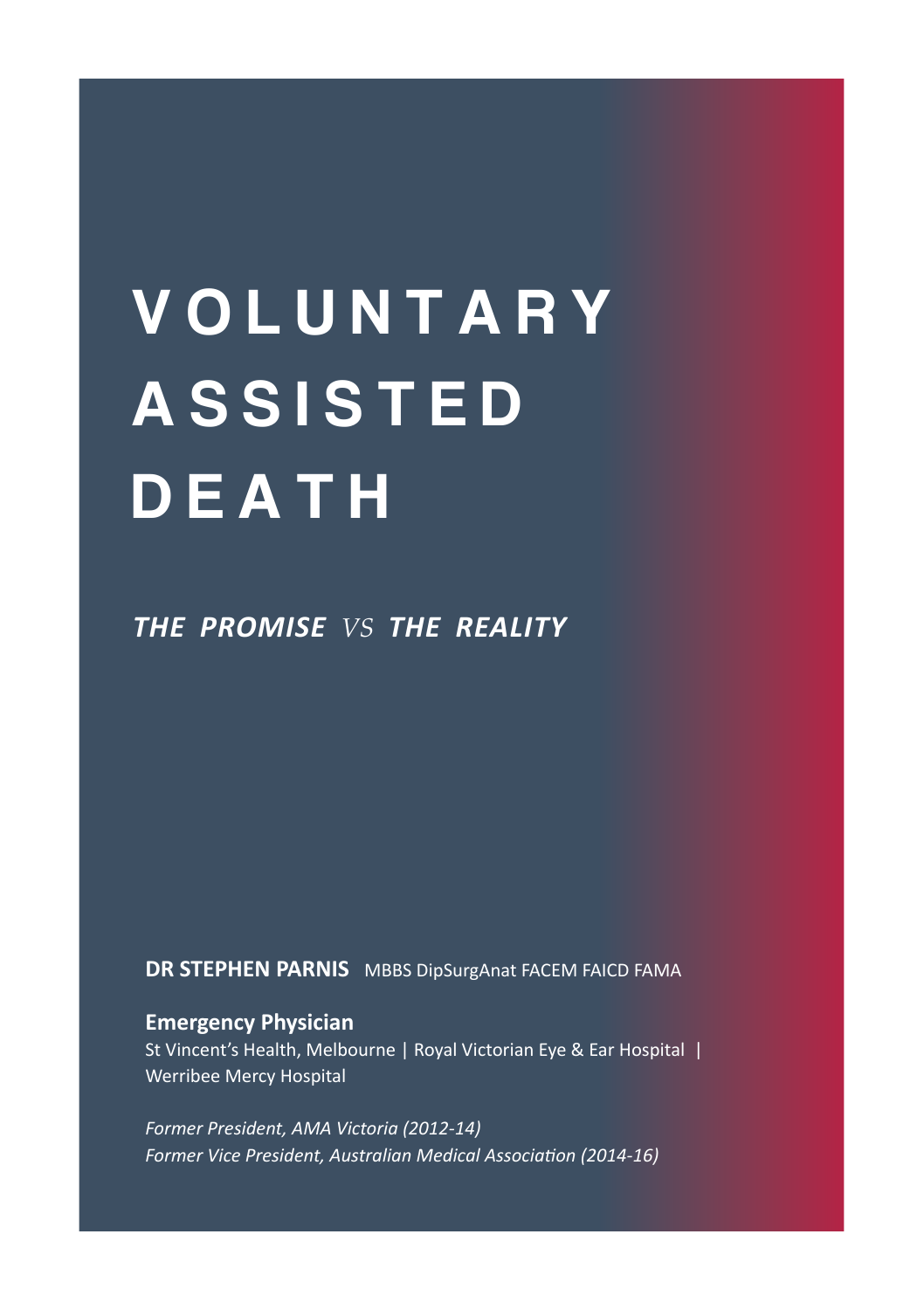- **INTRODUCTION 3**
- **A PEACEFUL DEATH? 4**
- **VOLUNTARY ASSISTED SUICIDE? 6**
- **THE 102 SAFEGUARDS A CLOSER LOOK 9**
- **CAN THE VULNERABLE BE PROTECTED? 16**
	- **OVERSIGHT 18**
	- **DO WEST AUSTRALIANS WANT IT? 19**
		- **CONCLUSION 20**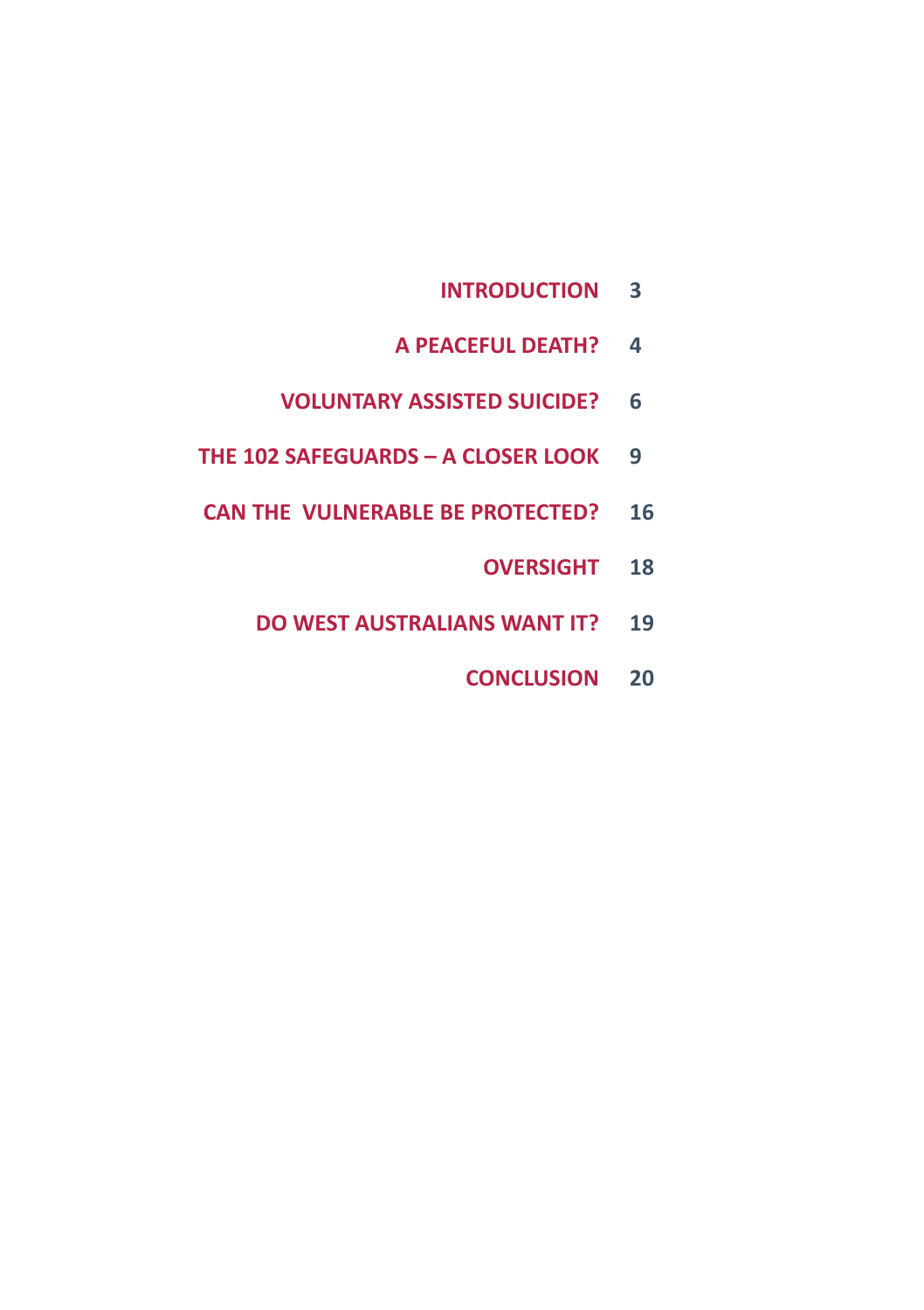### **INTRODUCTION**

On 7 August 2019, the Health Minister, Roger Cook introduced into the WA Parliament the Voluntary Assisted Dying Bill promising that it "provides a safe and compassionate approach to voluntary assisted dying and a workable legal framework".

The Minister tabled a report of 102 so called "safeguards".

That is the promise.

The reality is that the Report seeks a profoundly radical change to end of life care in WA, with:

- **No evidence to guarantee it will always be voluntary**
- **No evidence to guarantee it will be completely safe or effective.**

Assisted suicide is a "cheap solution" that would make it much harder for tens of thousands of West Australians to access the best possible end-of-life care.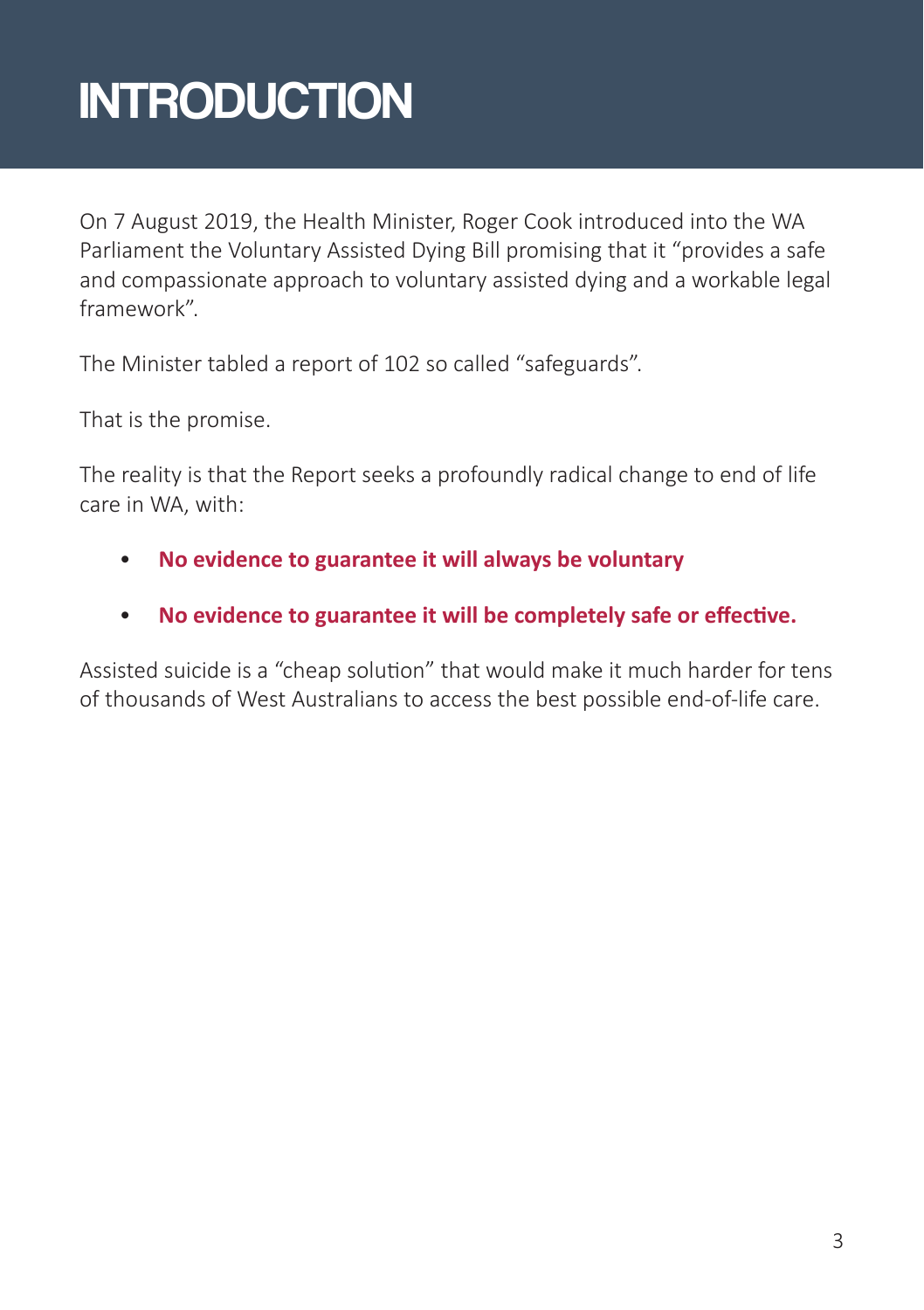### A PEACEFUL DEATH?

#### *THE CLAIM*

**The WA Expert Panel Report claims that Assisted Dying is for those few who are at the "end of their life and suffering" (page 1).** 

#### *THE REALITY*

Experts in Palliative Care agree that, with best practice palliative care, experiencing unrelievable pain is extremely rare. This includes testimony from Associate Professor Daryl Jones, Austin Health; Associate Professor Peter Hunter, Alfred Health; Dr Michelle Gold and Dr Natasha Michael.<sup>1</sup>

Pain is not even in the top five reasons why people request assisted suicide. In Oregon, "losing autonomy" (95%) and "decreasing ability to participate in activities" (96%) far outrank pain as reasons.<sup>2</sup>

The priority should be ensuring all West Australians have timely access to the care they need to control pain and alleviate their suffering, not Assisted Suicide.

#### *THE PROMISE*

**The Minister's promises that Assisted Dying offers a compassionate and safe death.**

#### *THE REALITY*

Assisted Dying does not guarantee a safe, or pain free, death.

Stories from overseas show the painful truth about the Assisted Dying process.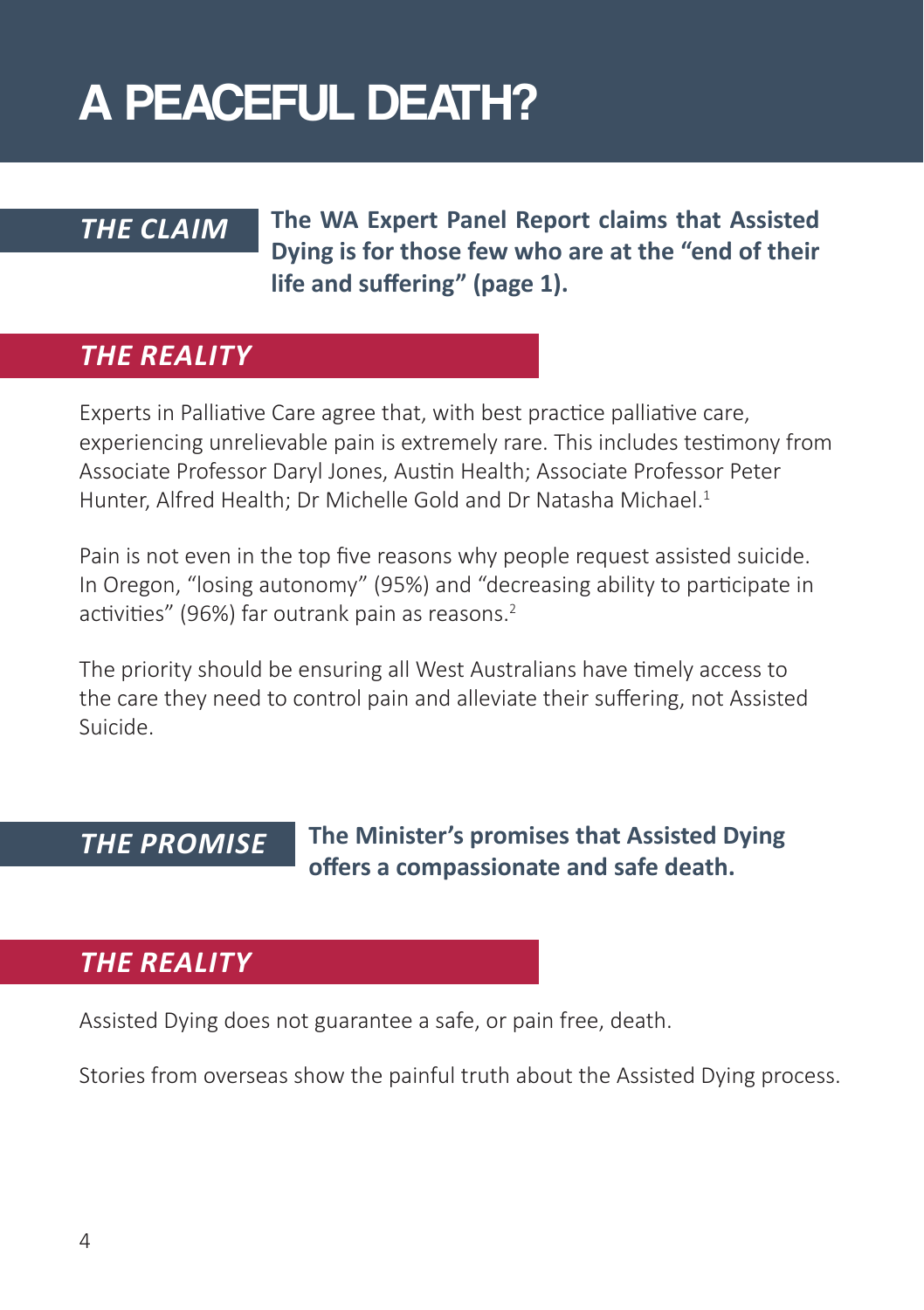**In Oregon** a longitudinal study found 3% of assisted suicides had complications.<sup>3</sup> Most recent Oregon data shows a known complication rate of 4.2% of total assisted suicides: but this is not assessed in 62% of cases. 4% may not seem a large number, but it is about the same percentage of deaths (~4%) that 'Dying with Dignity NSW' report to die in "extreme pain"<sup>4</sup> to call for legalised Assisted Suicide.

**In the Netherlands**, a retrospective analysis showed that 7% of people experienced unexpected side effects, including regaining consciousness, vomiting, gasping for breath and seizures.<sup>5</sup>

**The longest death recorded in Oregon has been 104 hours (4 days and 8 hours).**<sup>6</sup>

**In 2005, Oregonian lumberjack David Pruitt woke up after three days of a barbiturate induced coma, and asked his wife why he was not dead. He survived for 14 days before dying naturally from his cancer.**<sup>7</sup>

#### **TRAUMA FOR FAMILY AND FRIENDS:**

**Research from Switzerland has found evidence of post-traumatic stress disorder and "complicated grief" in families after witnessing an assisted suicide.**<sup>8</sup>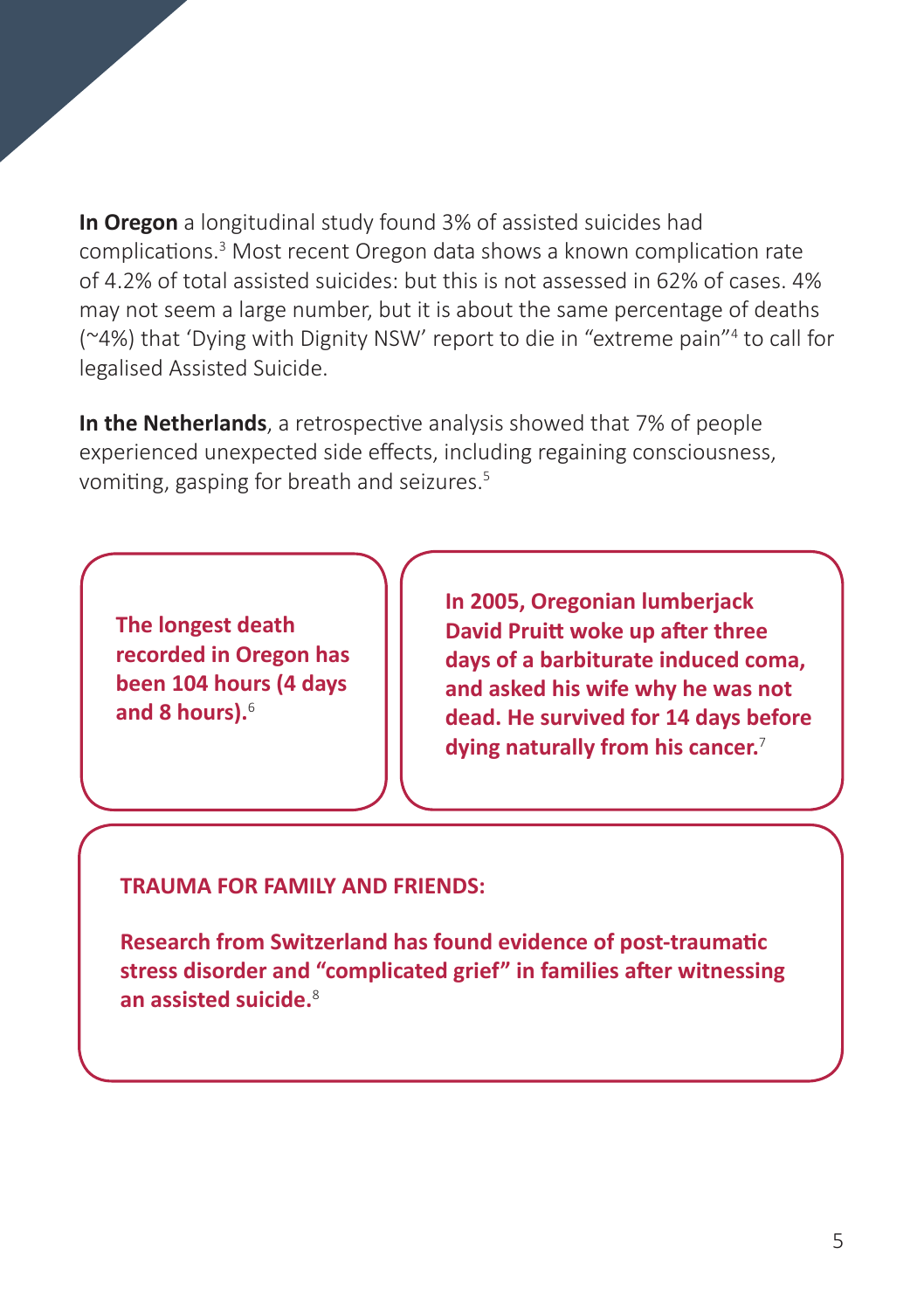## IT IS VOLUNTARY?

#### *THE PROMISE*

**A key promise of the WA Government is that, with all the safeguards and recommendations, all Assisted Deaths in Western Australia are guaranteed to be voluntary.** 

#### *THE REALITY*

There is nothing in the WA Bill which demonstrates that the so called 102 safeguards guarantee it will be truly voluntary.

The Parliamentary Committee Report and the Expert Panel Report ignore evidence of involuntary euthanasia in other jurisdictions, despite these jurisdictions having similar safeguards to ensure "voluntariness".

Doctors in WA will be able to suggest assisted suicide to clients. This was rejected in Victoria and opens the door to subtle coercion by well-meaning but misguided medical professionals, such as those who are not fully aware of palliative care options.

**The Netherlands:** In 2015 there were 431 cases of euthanasia without explicit request, representing 6.06% (or more than one out of sixteen) of all euthanasia deaths.

More than 1 in 200 (0.52%) of all deaths (other than sudden and expected deaths) of 17-65 year olds in the Netherlands are caused intentionally by euthanasia without an explicit request from the person being killed.

The Netherlands has been criticized twice by the United Nations Human Rights Committee for not taking the issue of involuntary euthanasia seriously.<sup>9</sup>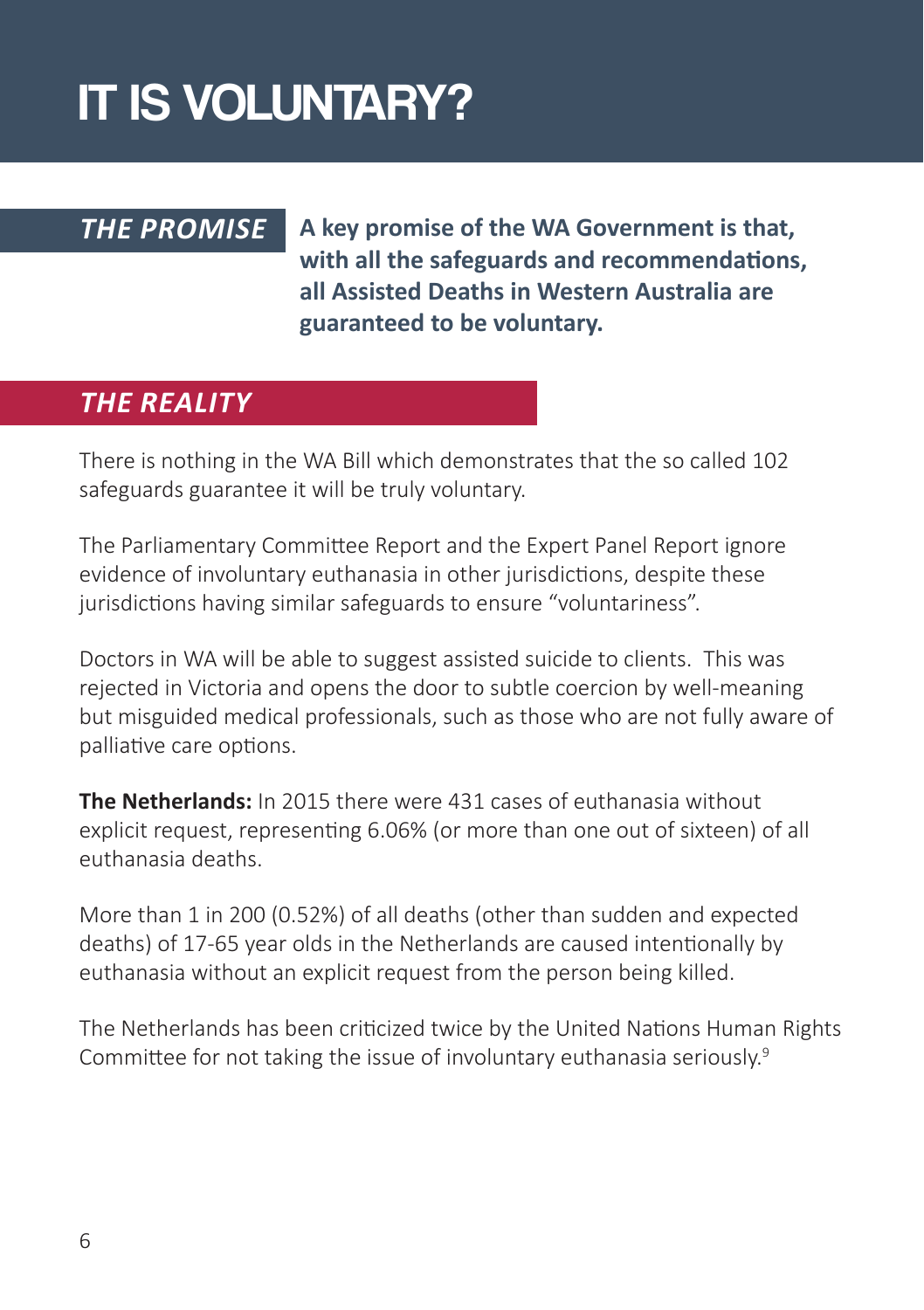**On 28 January 2017, a Dutch doctor drugged an elderly patient's coffee, and tried giving her the lethal injection while she was asleep. The woman woke and began struggling, and the family held the woman down as she was killed. Although the Dutch 'Regional Review Committee' – the equivalent of the proposed WA Voluntary Assisted Dying Review Board – ruled that the doctor had "crossed the line"**<sup>10</sup>**, they did not press charges, concluding that the doctor has acted "in good faith".**<sup>11</sup>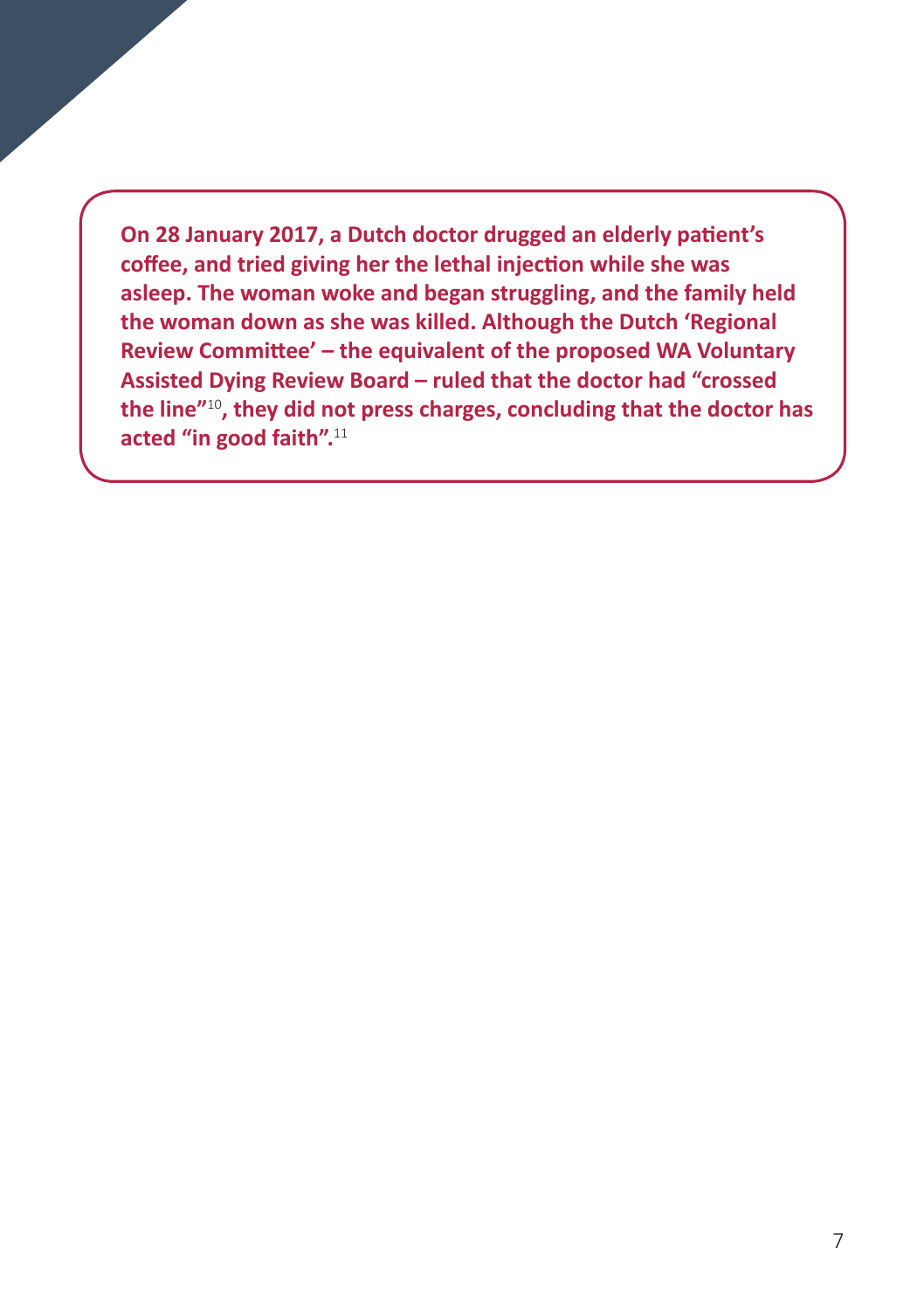#### *THE PROMISE*

**The WA Parliamentary Committee Report informing this Bill wrongly argues that the Oregon process works effectively.** 

#### *THE REALITY*

**In Oregon,** an elderly woman with dementia received lethal drugs because her daughter (described by one physician as "somewhat coercive") kept doctor shopping until she found a doctor willing to overlook the dementia and prescribe them.12

**In Oregon** a physician injected an unconscious patient with a paralysing drug to cause death. These have led to no prosecutions although all the law's "safeguards" were ignored.<sup>13</sup> And in WA, inadequately trained Nurse Practitioners will be able to give the lethal drug.

**In Oregon, as in the proposed West Australian model, all records are based on what is reported by the doctors involved. In most cases, there will be no report of the circumstances of the patient's death – whether there were complications, whether there was undue influence, or whether the patient had legal capacity at the time of death.**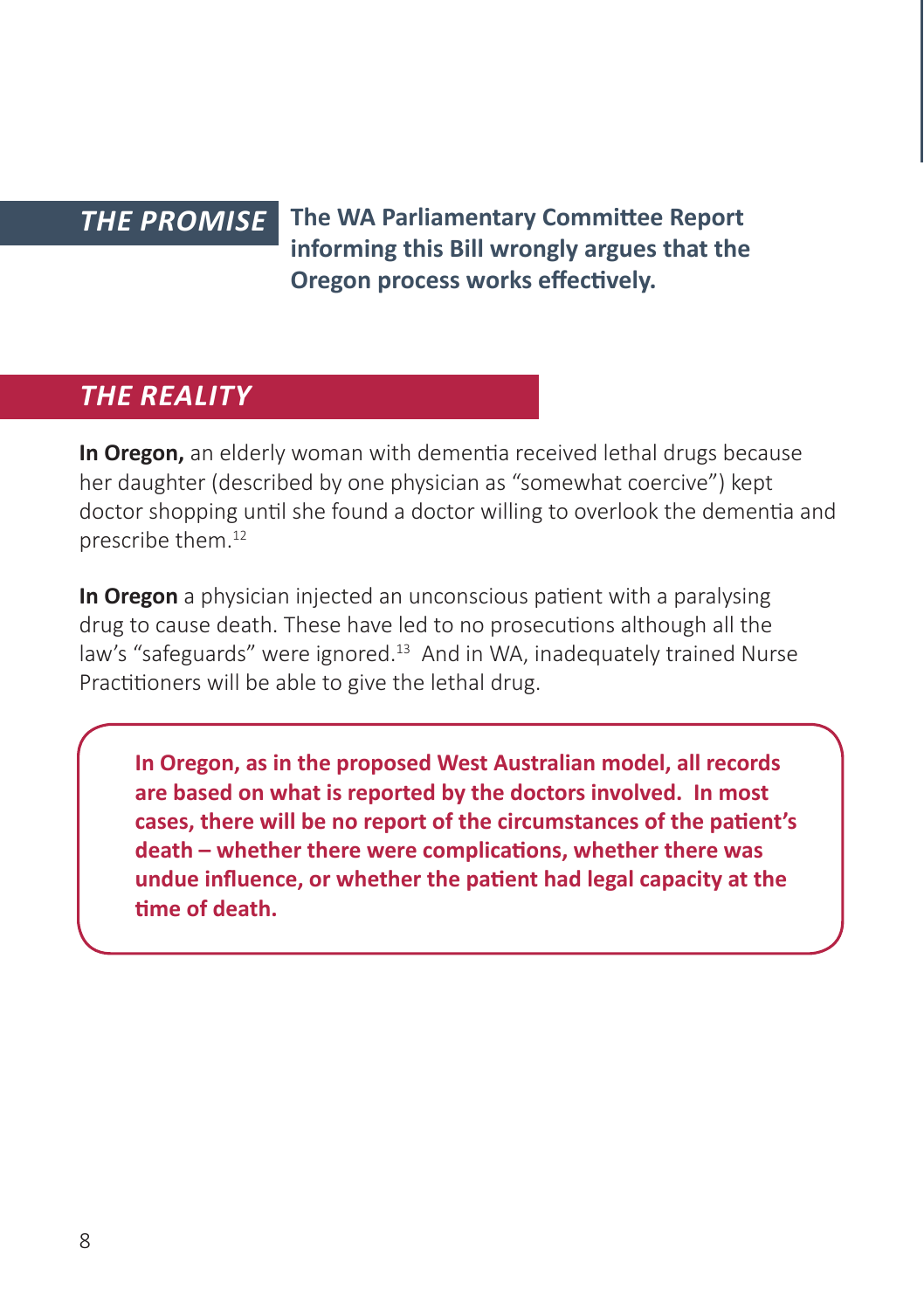### THE SAFEGUARDS – A CLOSER LOOK

**The Bill proposes 102 safeguards but many of these are explanations of procedure, not safeguards. There is no compelling evidence to suggest that this list will result in the safe legislation. It is the illusion of safety.** 



**SAFEGUARD #4: The person must be ordinarily resident in Western Australia. This will stop "suicide tourism".**

#### *REALITY*

Like the other safeguards, the sole responsibility of ensuring this safeguard lies with the physician, who will be presented with 100 points of identification. Physicians should not be expected to determine whether someone is "ordinarily resident" anywhere. To place this burden on them is unreasonable.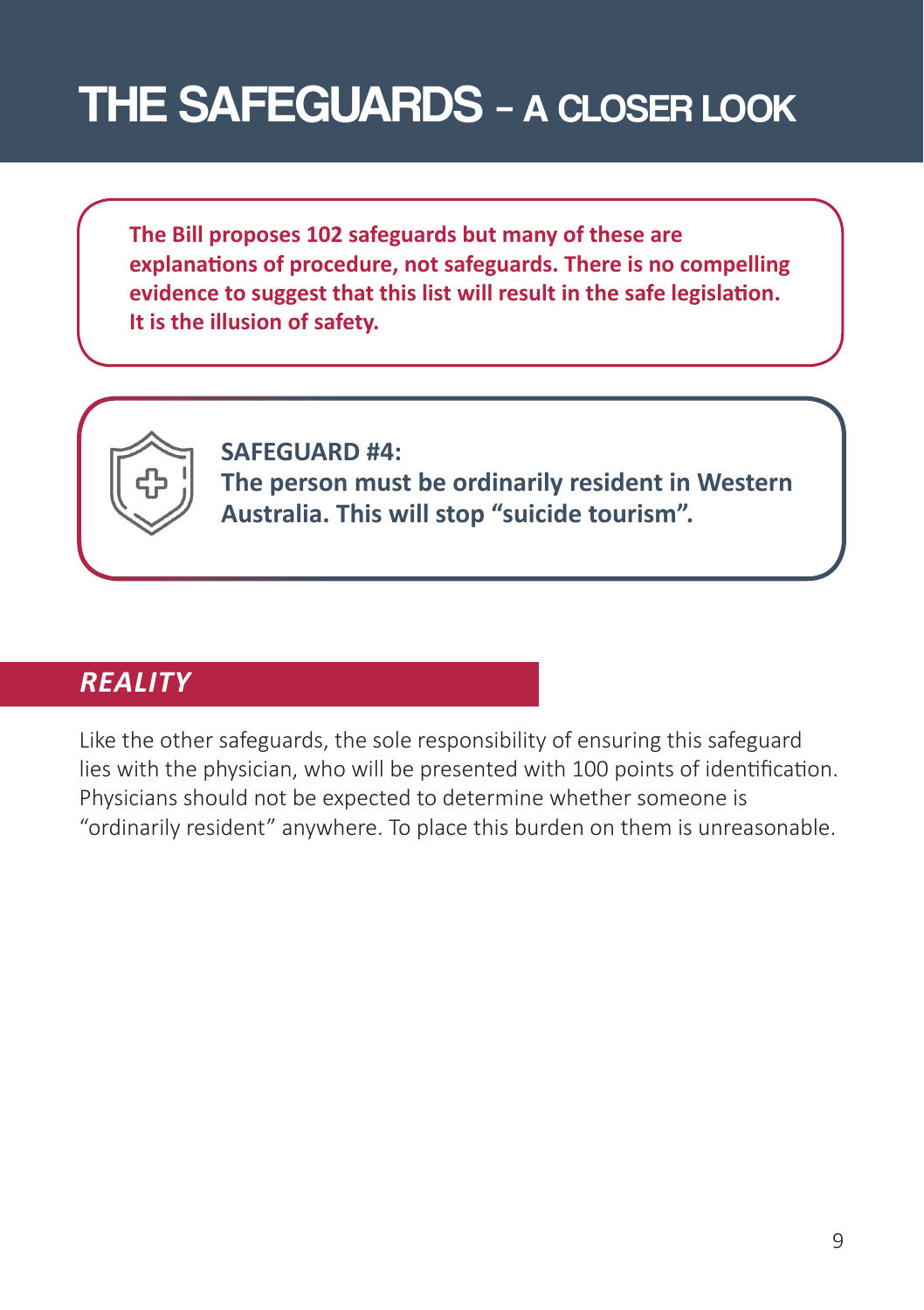

**SAFEGUARD #6: Must be diagnosed with a "disease, illness or medical condition that meets a specific and limited restrictive of criteria". Safeguard #7, restricted to those that will die within 6 months.** 

### *REALITY*

Evidence from other jurisdictions<sup>14</sup>, shows that there is a growing number of patients with conditions not generally accepted as "terminal" that are accessing assisted suicide.

This demonstrates that the safeguard does not work in other jurisdictions. Why would it work here?

The prediction of a life expectancy is notoriously difficult and inaccurate, even for highly experienced medical specialists. What we do know for certain is that people have lived well beyond a 6-month prognosis.

**In Washington**, 14% of the 835 recorded deaths under the assisted suicide law since 2009, have occurred 25 weeks or more after a prognosis of no more than 6 months to live.

**In Oregon**, there has been a similar experience. The record has been that a patient has ingested the lethal dose 1009 days (2 years 9 months) after a prognosis of "six months" to live.

Safeguards #6 and #7 also ignores the possibility of misdiagnosis.

**After the death of Italian magistrate, Pietro D'Amico, 62, by assisted suicide, the family insisted on an autopsy. It was discovered that he did not have a terminal illness at all, despite being diagnosed by both Italian and Swiss doctors prior to undergoing assisted suicide in Switzerland.**<sup>15</sup>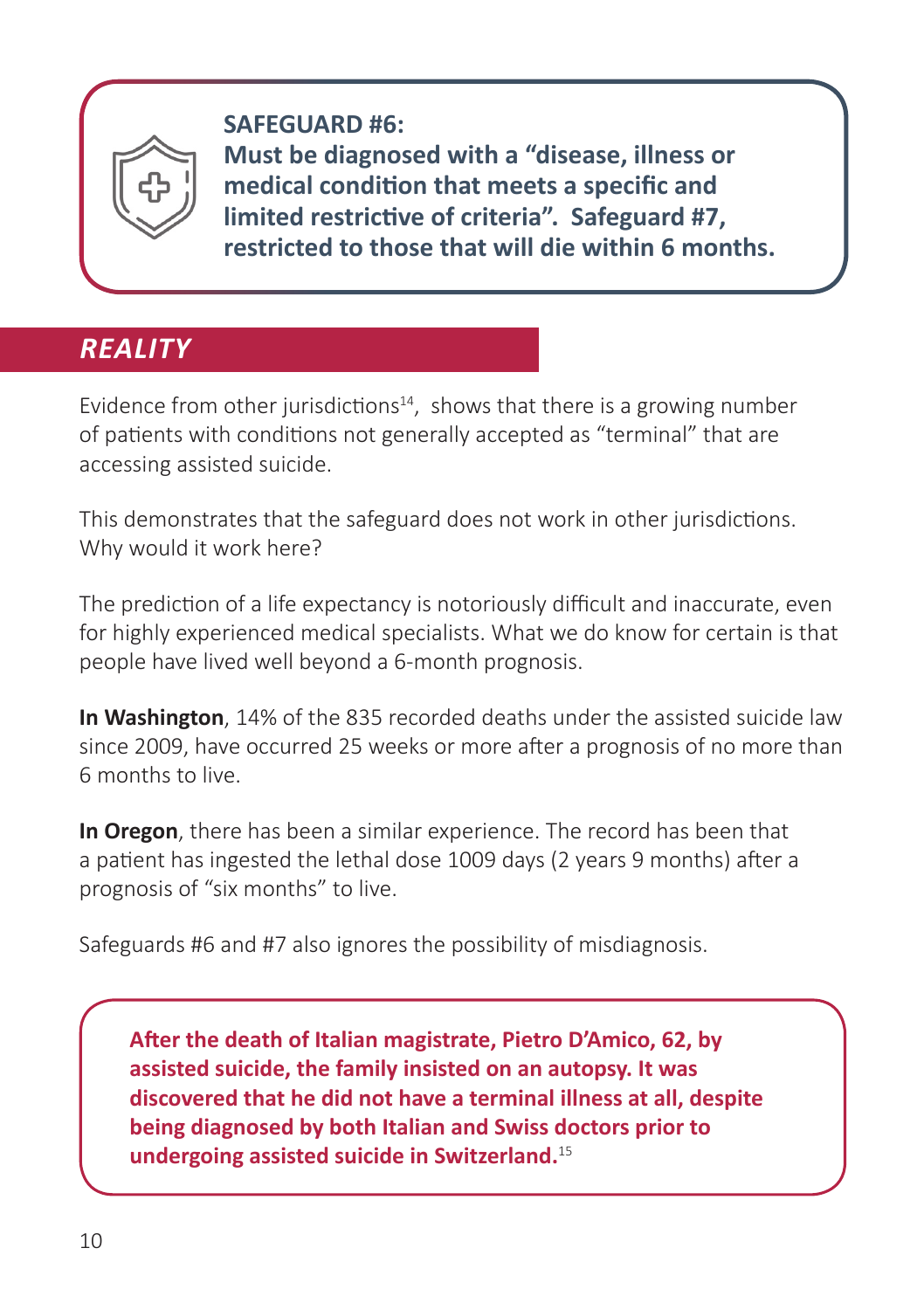

**SAFEGUARDS #2-10: relate to the "eligibility" criteria to access Voluntary Assisted Dying.** 

### *REALITY*

Every one of these "safeguards" is solely reliant on the coordinating (and consulting) physician to accurately assess and diagnose the patient (sometimes in areas they do not specialise in) and explain to the patient possible outcomes.

The physician will then self-report that all of these safeguards have been met.

They will then submit this report to the Voluntary Assisted Dying Review Board, which does not have the capacity to "provide clinical oversight" and has no "investigative role". At no point of the process does a third party review the individual assessment.

This is not a safeguard, this is a checklist.

**In Oregon,** a minority of doctors (18%) are responsible for the majority (61%) of assisted suicides. These are often connected to the organisation Compassion and Choices, America's largest NGO advocating for euthanasia and assisted suicide. There is nothing in the Bill to stop doctors in Western Australia who have liberal views on euthanasia and assisted suicide providing liberal assisted dying services.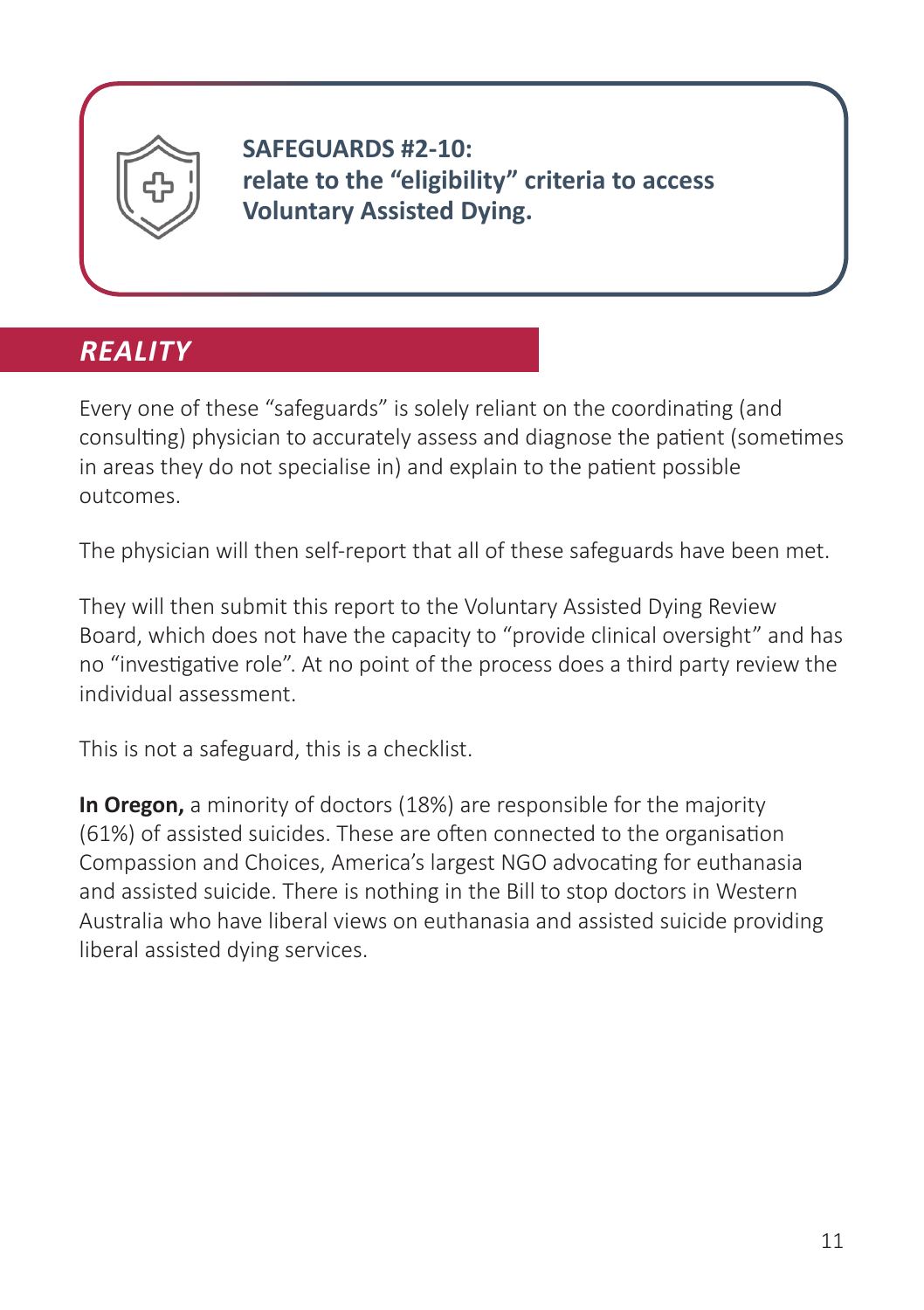

**SAFEGUARDS #14, 21 & 22: The patient must make three distinct, separate requests, one of them a written declaration signed by two witnesses. This promises to "clearly demonstrate a person understands the decision".** 

#### *REALITY*

The process requires only one official written document, signed by two witnesses. The other two "requests" are made directly to the two doctors.

There are no guidelines as to what these other "requests" must look like, they are just described as "verbal".

The only record of these non-written requests will be a document, filled out by the doctors. This document does not have to be reviewed by the patient, or anyone else. This document will be submitted to the Voluntary Assisted Dying Review Board.

As a safeguard to ensure "voluntariness" this does not work, as in unclear cases, neither lay witnesses nor most doctors are sufficiently qualified to assess decision-making capacity.

**Oregon** also has the requirement that a person sign a written declaration, yet studies by Hendin and Foley show there is statistical evidence of "suspect coercion and lack of psychiatric evaluation". Again, the advice to the Government by the Expert Panel does not recognise this risk.16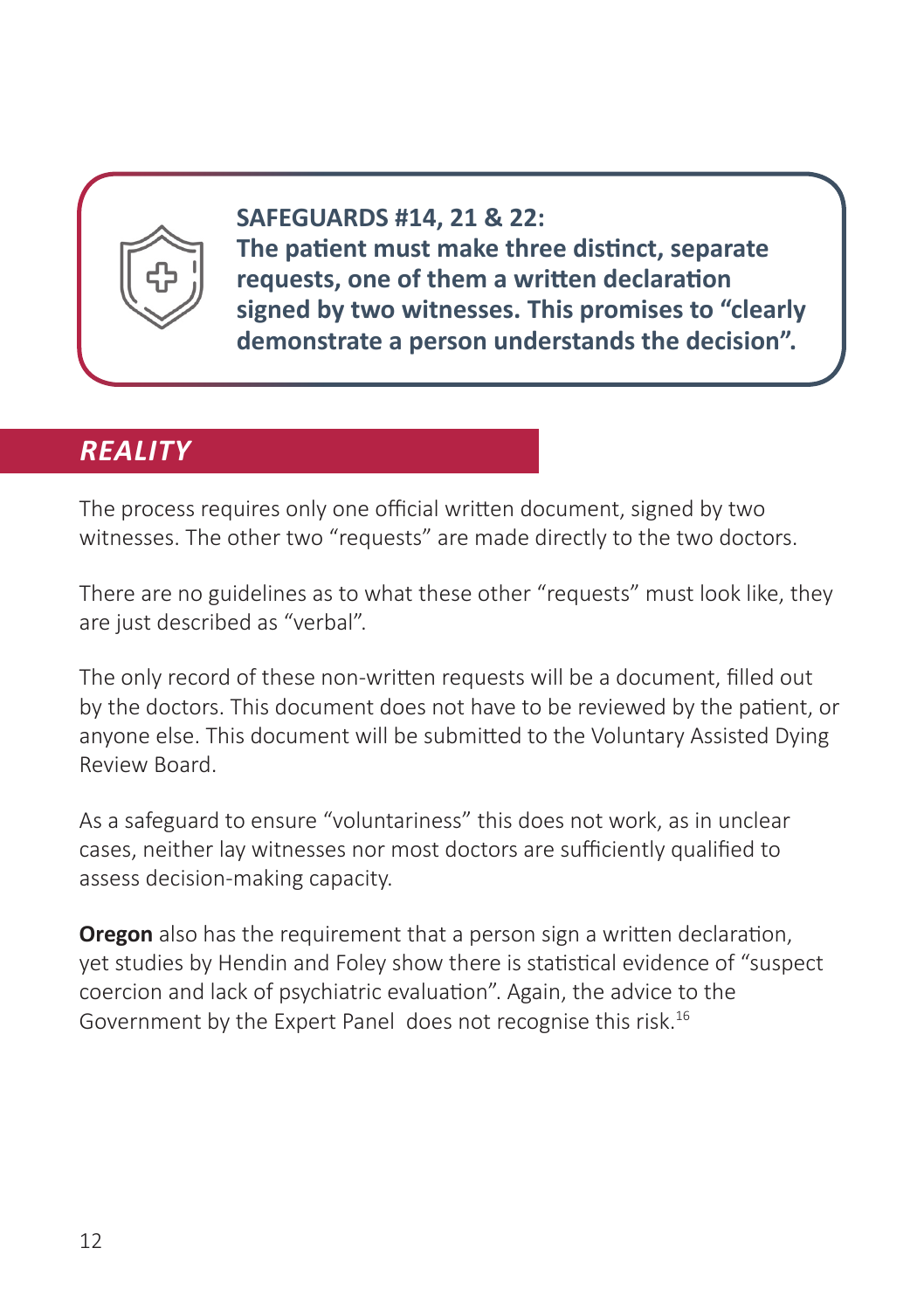

**SAFEGUARDS #26-29: The patient must be assessed by two doctors – called the coordinating doctor and a consulting doctor. They must meet "specific registration and experience requirements".** 

#### *REALITY*

Inaccuracy in prognosis is the rule, rather than the exception.

A study on the prognosis relating to central nervous system cancers found that:

*"All physicians had individual patient survival predictions that were incorrect by as much as 12-18 months … Of the 2700 predictions, 1226 (45%) were off by more than 6 months and 488 (18%) were off by more than 12 months"*<sup>17</sup>

Not some, not rare, but ALL.

This is hardly a comfort.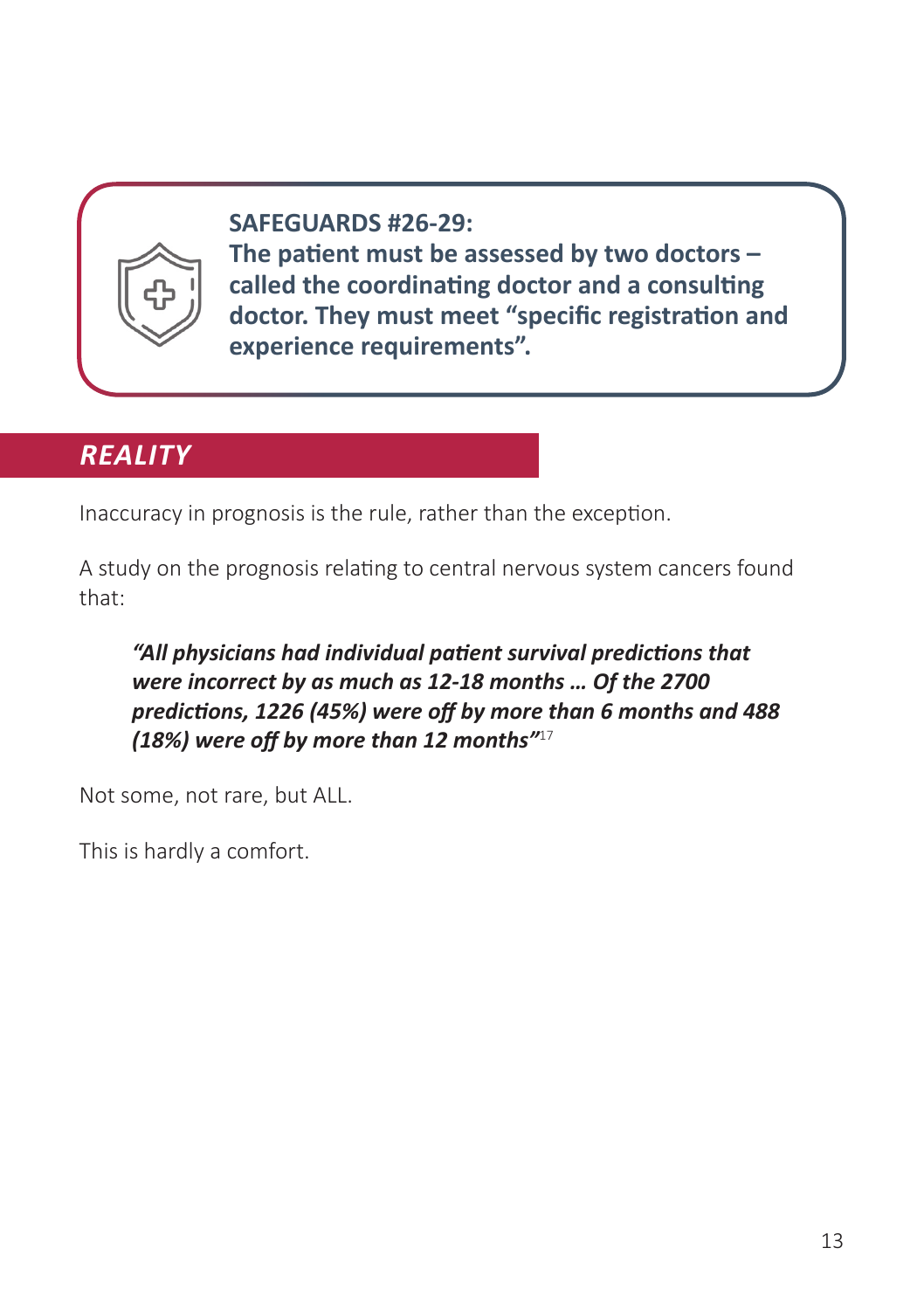

**SAFEGUARDS #30: Requirement to provide specific administering information to the person.** 

#### *REALITY*

Neither doctor is required to have any expertise in Palliative Care. Therefore, they cannot be realistically required to "properly inform" patients of their Palliative Care options and outcomes.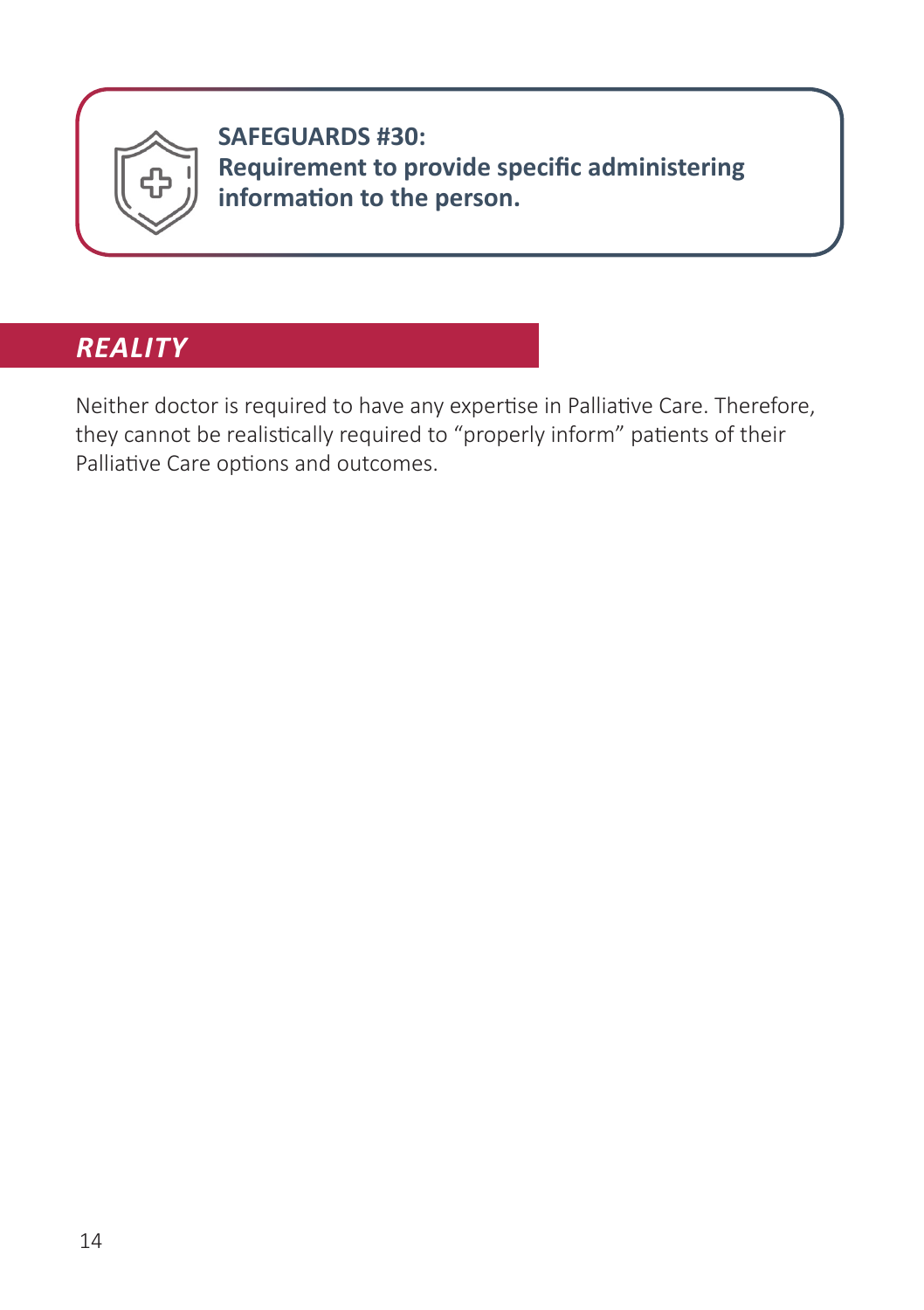

**SAFEGUARDS #32: A doctor "must refer the person for further assessment if unable to determine if the person has decision-making capacity"** 

### *REALITY*

Expert mental health professionals will admit that they cannot assess a person's mental capacity, much less determine whether a request for assisted suicide is "rational" or the result of a mental illness:

**In a study of 321 psychiatrists in Oregon only 6% were very confident that in a single evaluation they could adequately determine whether a psychiatric disorder was impairing the judgment of a patient requesting assisted suicide**<sup>18</sup>**.**

**Northern Territory:** The only jurisdiction which has required a psychiatric assessment for each case of euthanasia was the Northern Territory. However, this system signally failed to adequately identify depression, demoralization or other psychiatric issues which may have been treatable in four persons killed under the Rights of the Terminally Ill Act 1995 (NT).

 **Considering all the warnings given to the Panel from those representing vulnerable groups – the mentally ill, the depressed, people with disability and people at risk of elder abuse – these "safeguards", which are little more than paperwork and a checklist, are woefully inadequate protection for those who may be pressured into Assisted Suicide.**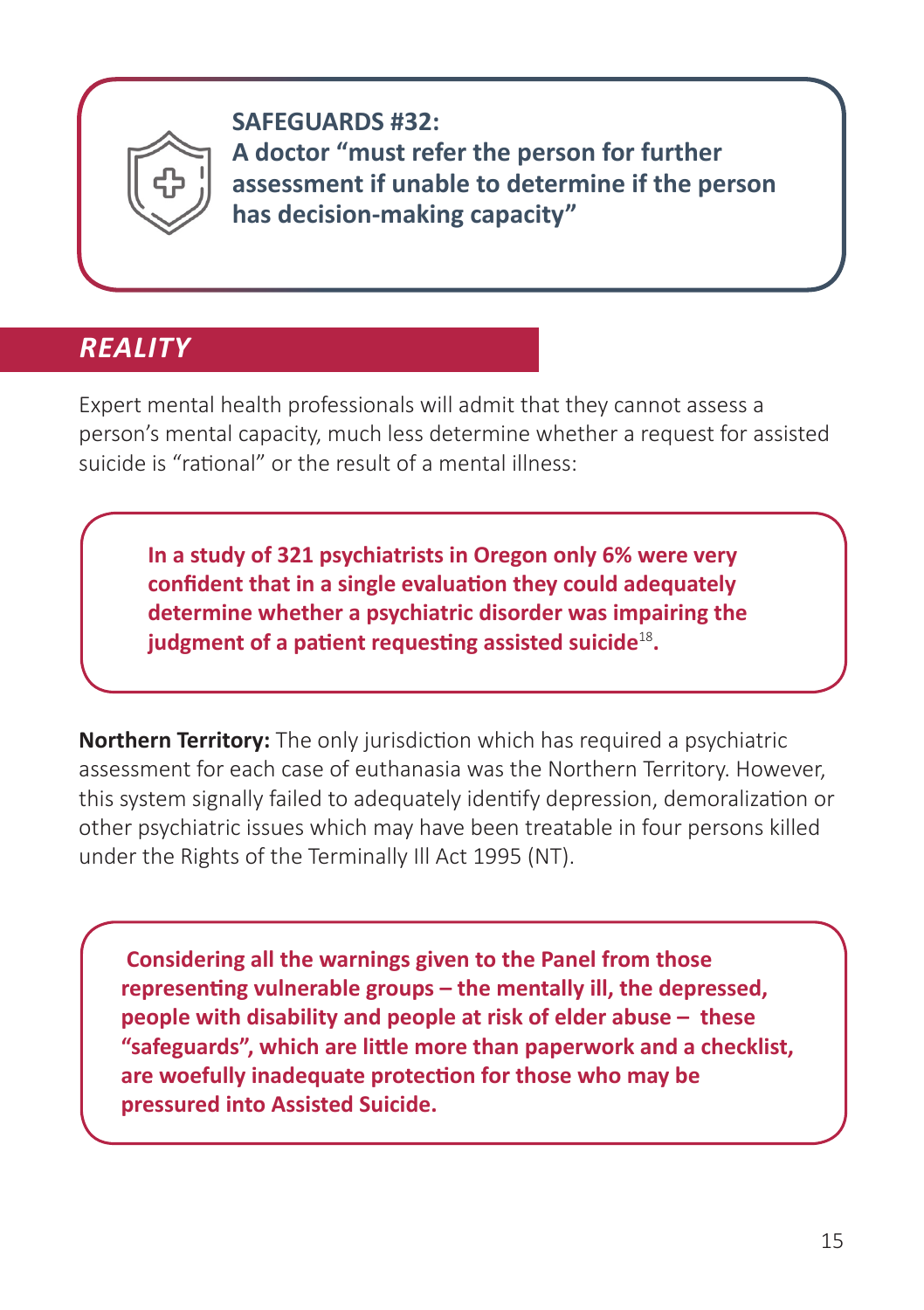### CAN THE VULNERABLE BE PROTECTED?

#### *THE PROMISE*

**"Australian and international inquiries demonstrate that the vulnerable can be protected.", Speech of Minister Cook 7 August 2019.**

#### *THE REALITY:*

What WA is doing constitutes a profoundly radical change to the provision of end of life care. For the first time in WA, state assisted suicide and euthanasia of a patient will be sanctioned. The Government gives the impression that the more "safeguards" it proposes, the "safer" it will be. But the 102 safeguards are just tick boxes of a radical social agenda – not considered medical practice. The more they add to the list the less convincing they become.

1 **Oregon**, along with **Vermont, Washington, California** and **Colorado** require a 15-day "cooling off" period between first request and second, whereas the Bill mandates only 9 days before the third request.<sup>19</sup> Why does WA offer a weaker safeguard than every US state?

2 **Canada** requires patients to fill out a form 48 hours prior to selfadministering the drug<sup>20</sup>. Western Australia does not. In this way, there is no safeguard between obtaining the lethal dose and taking it, so there is no way of knowing with certainty whether the person ingests the dose voluntarily.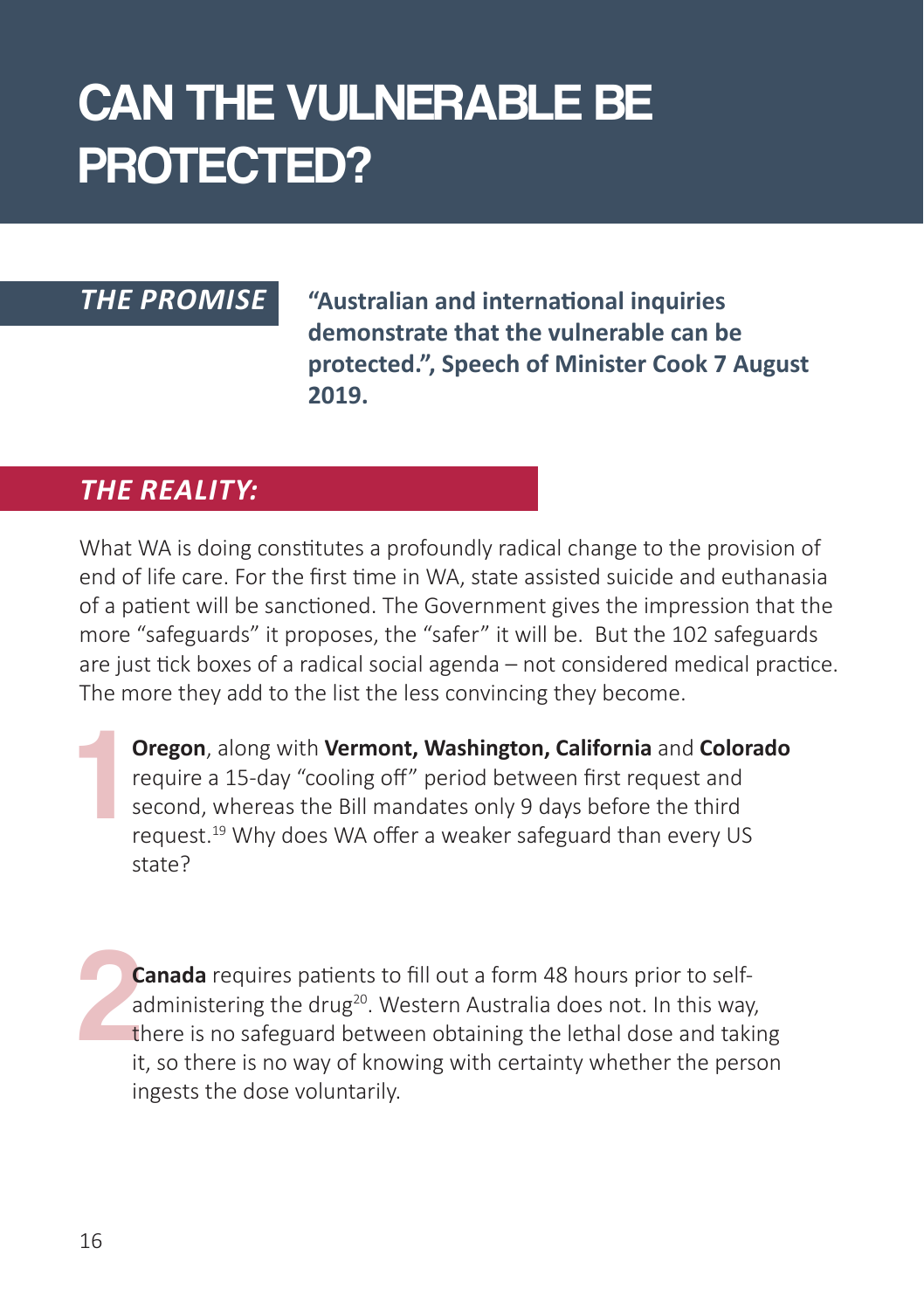3 **The Netherlands**, even though it has far weaker safeguards in other respects, has a mandatory Coroner's reporting of assisted suicide to determine if there is any evidence of abuse<sup>21</sup>. The Expert Panel (p.20) decided to ignore the advice of Principal Registrar of the Coroner's court and recommend that "A death that occurs through voluntary assisted dying should not be a reportable death for the purposes of the Coroners Act 1996 unless the death is referred to the Coroner by the voluntary assisted dying oversight body." Why would this safeguard recommended by the Coroner's Court be rejected?

<sup>4</sup> In **The Netherlands** a "doctor should be present when euthanasia or physician-assisted suicide is carried out" in case of complications.<sup>22</sup>

5 The West Australian Report does not require this. In fact, it is modelled on Oregon's law that only has a doctor present for 15.7% of suicides up till 2014, and less (10.1%) in 2016<sup>23</sup>. This means there will be no doctor on hand to provide expert care if the Assisted Suicide does not go to plan. Because there is no Coroner's report, it is possible that the patient will die more slowly and painfully, and there will be no record of it. In that sense, this is less safe than the **Netherlands'** approach.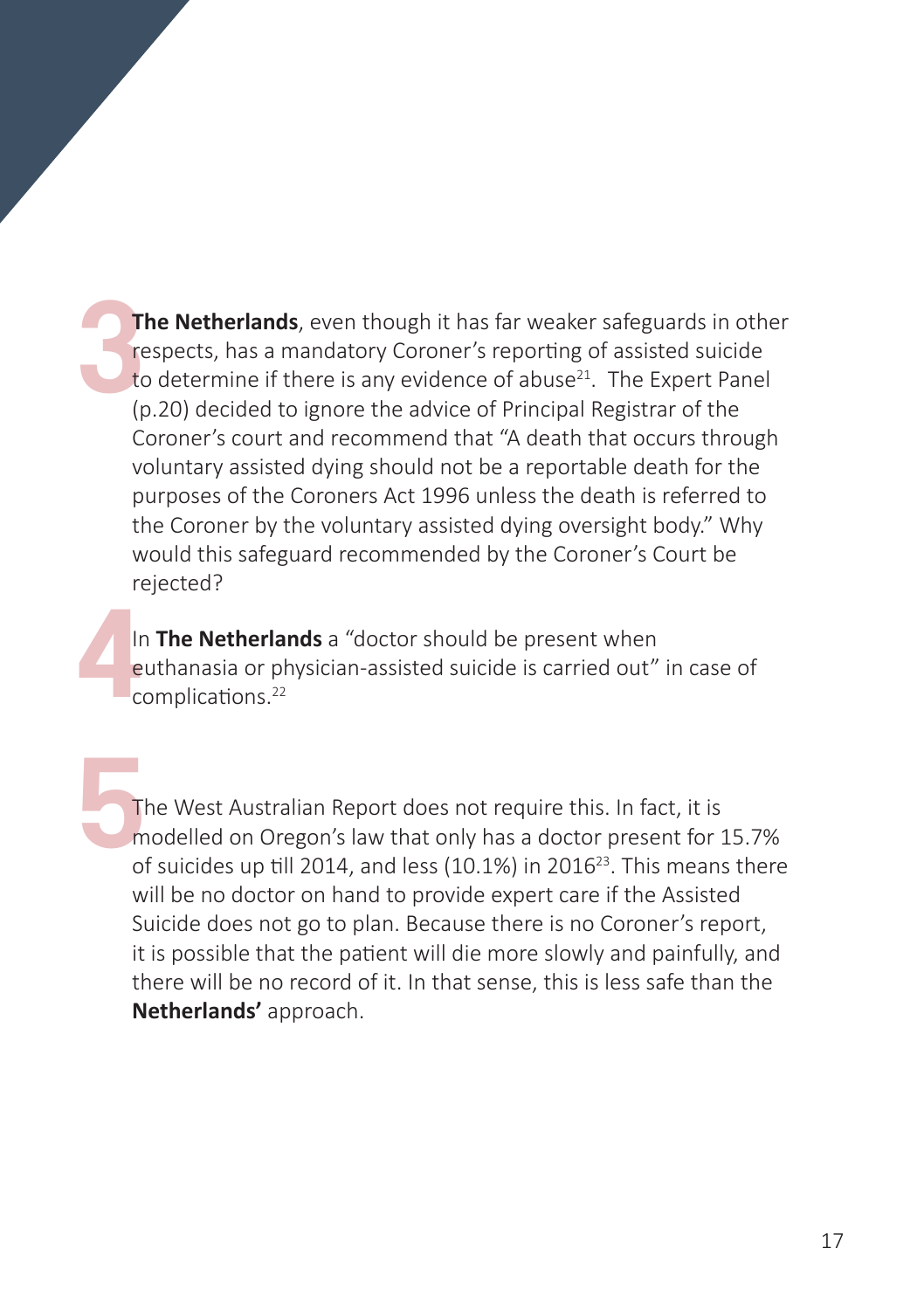### **OVERSIGHT**

#### *THE PROMISE*

**The Bill establishes of a Voluntary Assisted Dying Review Board (Safeguards #96). Physicians must report to the Board after each request for assisted suicide, regardless of the outcome (Safeguards #77).** 

#### *THE REALITY*

The Board has no judicial authority. It is not a "complaints body" and it does not "provide clinical oversight or act as a professional disciplinary body". It has no "power to veto requests" or "arbitrate appeals" and it does not have an "investigatory role". So, it cannot challenge or question a request for assisted suicide. The Board can only collect data.

This is not a safeguard, and does nothing to enhance standards of clinical care.

**DID YOU KNOW?** There is no safeguard to ensure the voluntary consumption of the drug, only the voluntary request. There is no protection for the terminally ill person who is forced to take the lethal dose against their will. Their death would be marked as "natural" and there would be no investigation.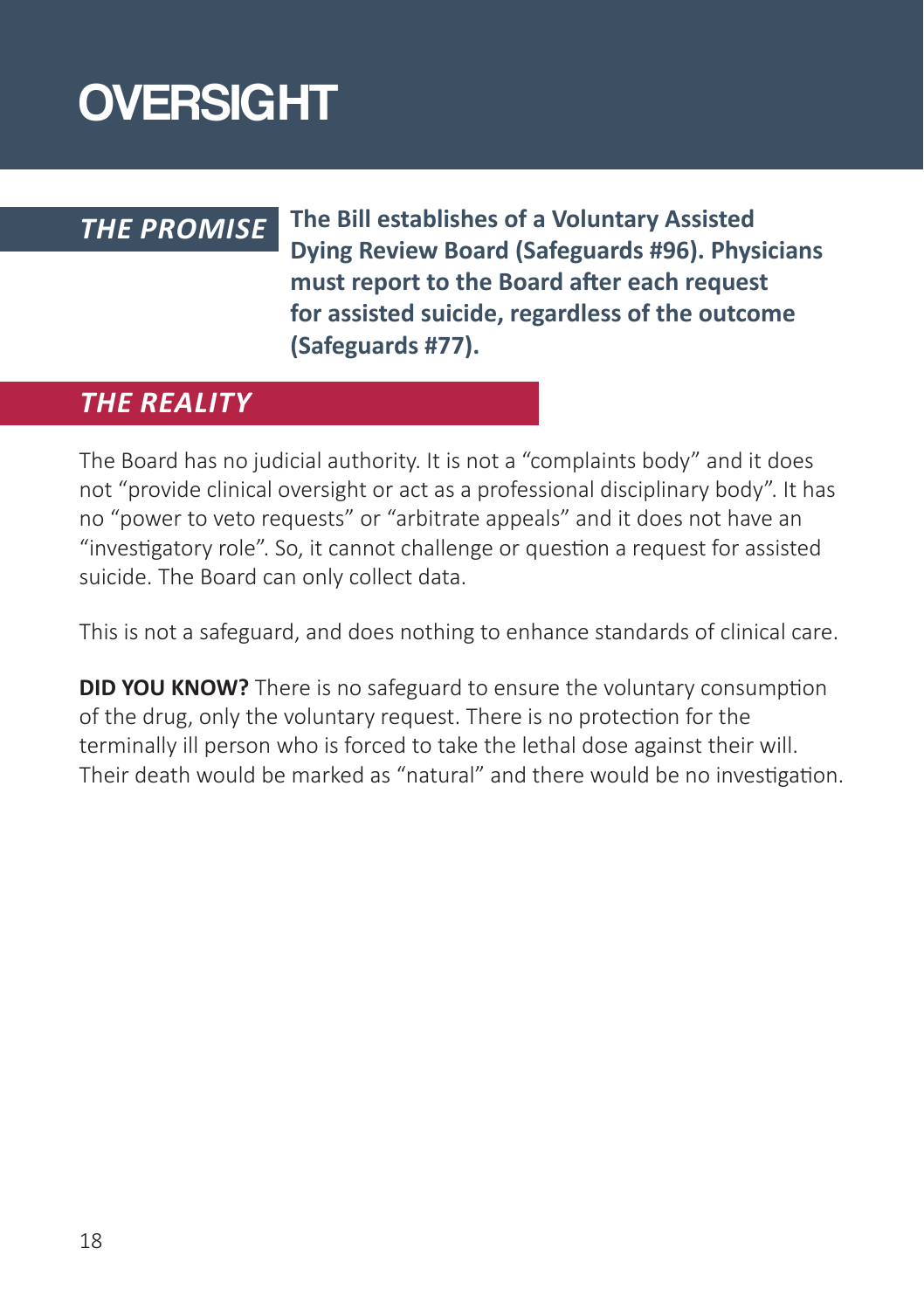### DO WEST AUSTRALIANS WANT IT?

#### *THE PROMISE*

**The Report promises that Assisted Dying will give West Australians the choices they want. Public opinion polls show support ranging from 70% to 85%.**24

#### *THE REALITY*

Polls can be a misleading way to assess public sentiment on complex issues. Public support often falls when people hear arguments against assisted suicide, sometimes by as much as 30%.<sup>25</sup> Public opinion also shifts markedly and decisively, depending on the phrasing of the question.<sup>26</sup>

There have been many cases in recent history where opinion polls do not match the outcomes of a vote. In Oregon and Washington, assisted suicide only passed with a slim majority (51% and 58%), even though polls were showing support of around 80%. In Massachusetts, public opinion shifted from 68-20 pro to 51-49 against in a 2012 referendum.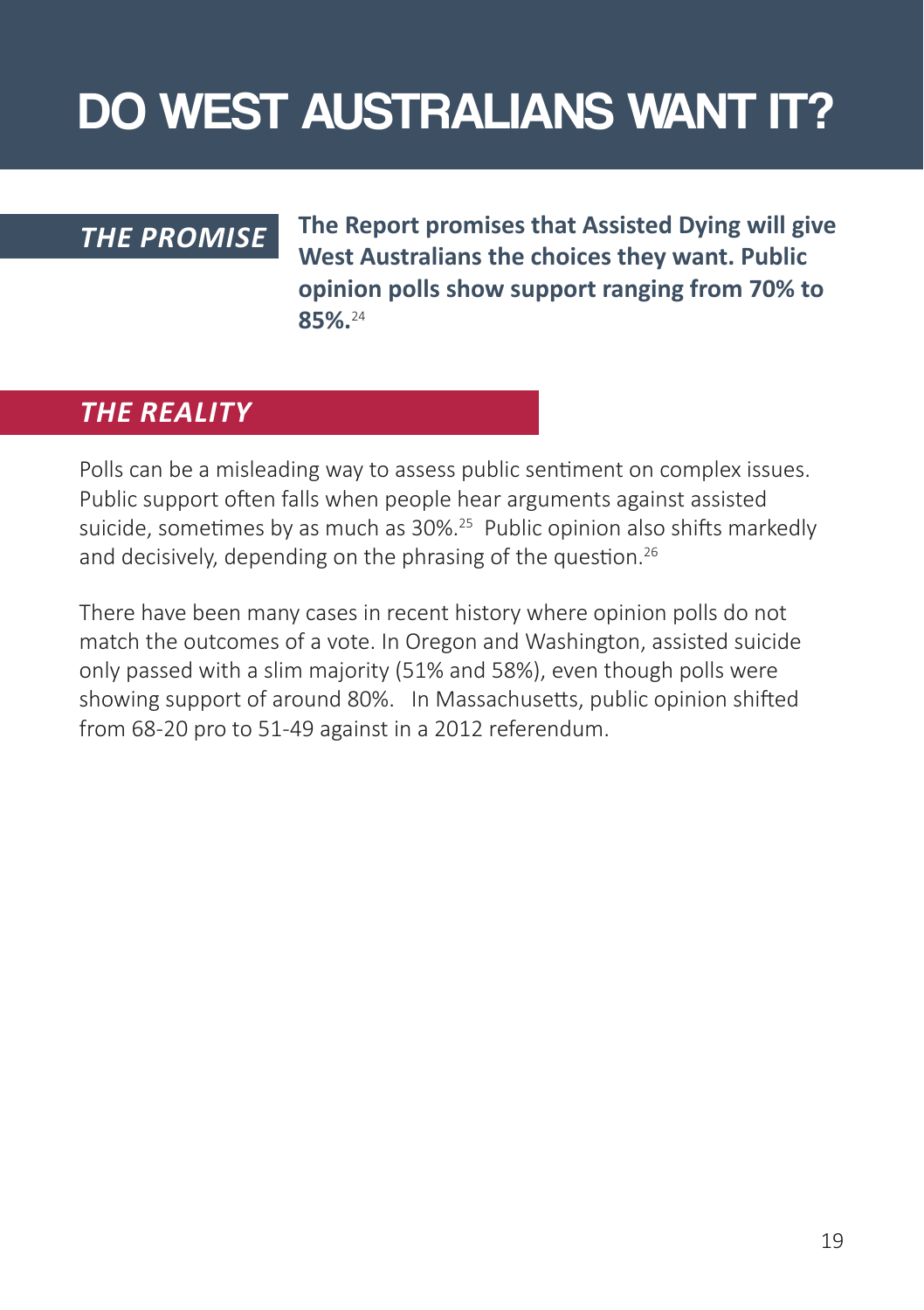## **CONCLUSION**

#### **What do West Australians really want?**

The 2015 Auditor-General's report Palliative Care, found that only a very small proportion of the Australians who recorded their preferred place of death (home), were able to do so. $27$ 

The Grattan Institute said that "dying in Australia is more institutionalised than in the rest of the world".

#### *"…Community and medical attitudes plus a lack of funds for formal community care mean that about half of Australians die in hospital, and about a third in residential care. Often they have impersonal, lingering and lonely deaths."*<sup>28</sup>

#### *"People want to die comfortably at home, supported by family and friends and effective services."*<sup>29</sup>

Palliative Care Australia, Australia's peak body with regard to end of life care, has linked these experiences with the public's interest in euthanasia.<sup>30</sup>

What West Australians really need is:

- Fair, early and universal access to expertly-delivered, high quality Palliative Care;
- The opportunity to die in the place of their choosing;
- Education about Palliative Care's capabilities;
- Opportunities to discuss death and the way in which they would prefer to die; and
- Greater support for carers. $31$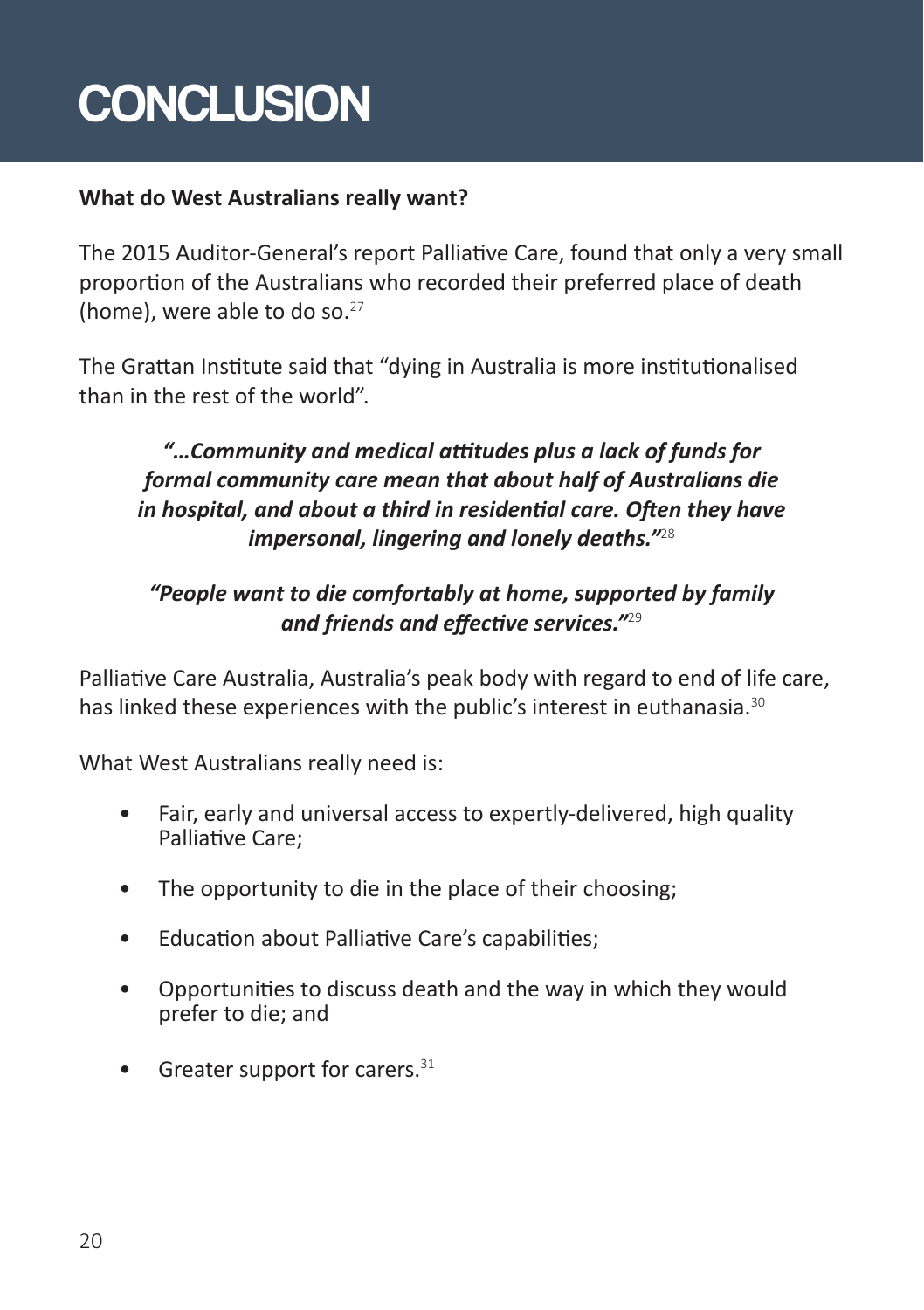Let us recognise that there is enormous room for improvement in the West Australian Palliative Care System. And let us commit to the early and effective provision of palliative care, which aims to relieve suffering in all its forms.

Until we can be sure that each West Australian has all of the above, we should not consider Assisted Suicide or Euthanasia a justifiable option.

Assisted Suicide is a false panacea, that will undermine the provision of excellence in end of life care for the 14,000 West Australians who die each year.

Wrongful deaths are inevitable in systems of euthanasia and assisted suicide, as true safeguards are simply impossible to construct. To quote former Prime Minister Paul Keating,

#### **"This claim (of adequate safeguards) exposes the bald utopianism of the project – the advocates support a bill to authorise termination of life in the name of compassion, while at the same time claiming they can guarantee protection of the vulnerable, the depressed and the poor. No law and no process can achieve that objective."**<sup>32</sup>

To be clear, the legalisation of assisted suicide and euthanasia represents the crossing of a rubicon we should do all we can to avoid. It is fraught with the risk of wrongful death, for which no number of questionable safeguards can provide sufficient protection. It undermines the notion of choice and autonomy by exerting subtle pressure upon the most vulnerable in our community. In the jurisdictions where it is legal, it has undermined the resourcing and importance of palliative care.

The assisted suicide this bill seeks to make lawful is neither compassionate nor safe.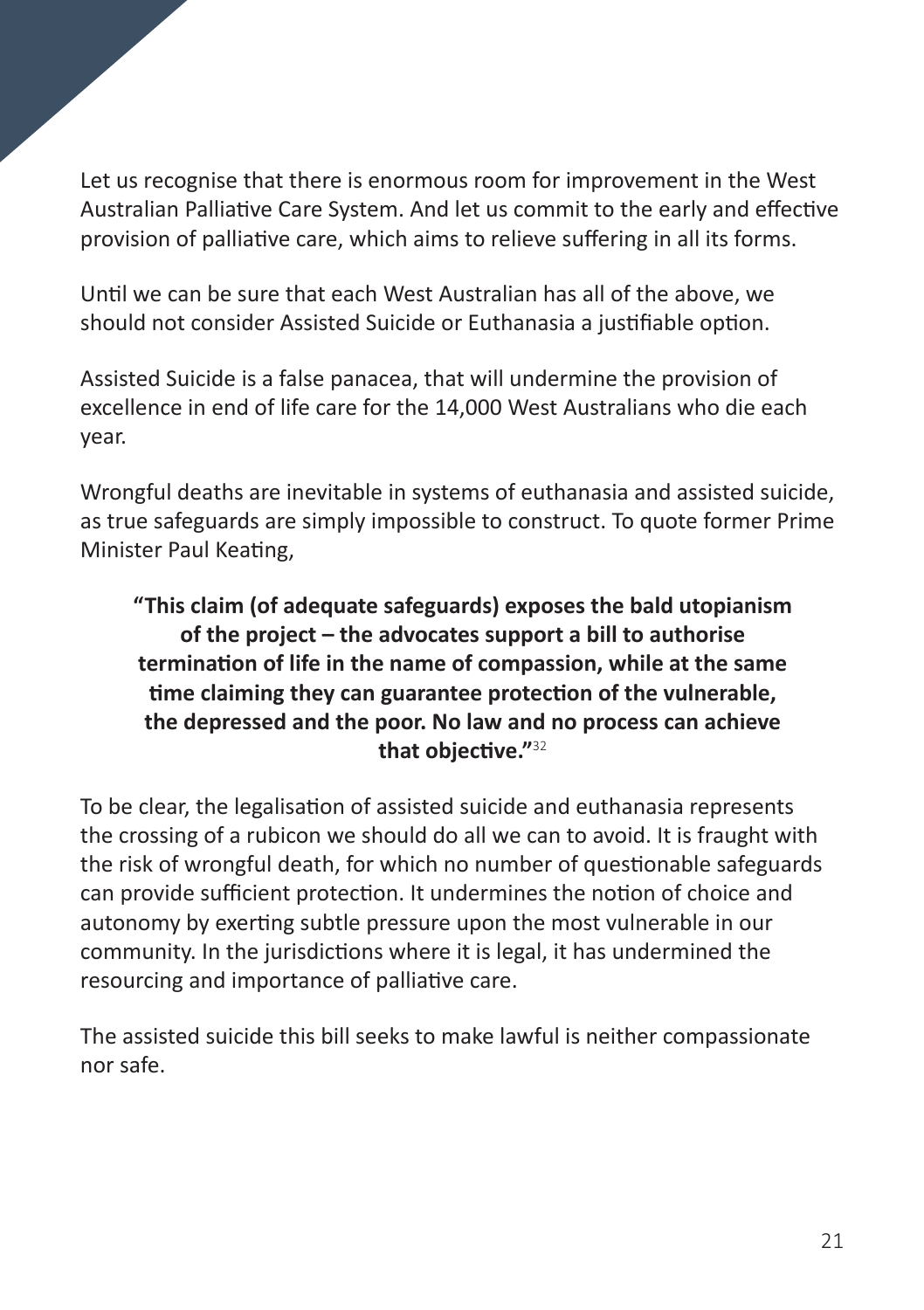#### **ENDNOTES**

- 1. Associate Professor Daryl Jones (5 August 2015) Transcript of Evidence to the Parliamentary Committee on End of Life Issues. p 24; Associate Professor Peter Hunter (15 October 2015) Transcript of Evidence. p 55; Dr Michelle Gold (15 July 2015) Transcript of Evidence, pp. 56-57; Dr Natasha Michael (16 September 2015) Transcript of Evidence, pp. 9-10.
- 2. Oregon Public Health Division, 'Oregon Death With Dignity Act: 2018, Data Summary', p. 12.
- 3. K Hedberg et al (2003). 'Five Years of Legal Physician-Assisted Suicide in Oregon'. New England Journal of Medicine. March 2003, 348. http://www.nejm.org/doi/full/10.1056/NEJM200303063481022, pp. 961-964.
- 4. Dying with Dignity NSW, 'Assisted Dying: Setting the Record Straight', p. 12.
- 5. J Groenewoud et al (2000). 'Clinical Problems with the Performance of Euthanasia and Physician-Assisted Suicide in the Netherlands'. New England Journal of Medicine; 2000; 342, DOI: 10.1056/ NEJM200002243420805, pp. 551-556.
- 6. Oregon Public Health Division (2017), 'Oregon Death With Dignity Act: Data Summary 2016', p. 11.
- 7. Seattle Times (2005). 'Oregon man wakes up after assisted-suicide attempt'. 4 March 2005, http:// www.seattletimes.com/nation-world/oregon-man-woke-up-after-assisted-suicide-attempt/.
- 8. B Wagner, J Müller, and A. Maercker (2012).'Death by request in Switzerland: Posttraumatic stress disorder and complicated grief after witnessing assisted suicide.' European Psychiatry 27.7: 542-546.
- 9. UN Human Rights Committee (HRC), 'Concluding Observations: Netherlands', 27 August 2001, CCPR/ CO/72/NET and again 'Concluding observations of the Human Rights Committee: Netherlands', 25 August 2009, sCCPR/C/NLD/CO/4.
- 10. Response of the Regional Review Committee (2016) https://www.euthanasiecommissie.nl/uitsprakenen-uitleg/d/dementie/documenten/publicaties/oordelen/2016/niet-gehandeld-overeenkomstig-dezorgvuldigheidseisen/oordeel-2016-85.
- 11. Guilia Crouch, 'Female Dutch Doctor drugged patient's coffee'. Daily Mail. 28 January 2017. http:// www.dailymail.co.uk/news/article-4166098/Female-Dutch-doctor-drugged-patient-s-coffee.html?offset =0&max=100&jumpTo=comment-175426032#comment-175426032.
- 12. H. Hendin and K. Foley (2008). 'Physician-Assisted Suicide in Oregon: A Medical Perspective' Michigan Law Review http://repository.law.umich.edu/cgi/viewcontent.cgi?article=1374&context=mlr. Pp. 1613- 39; 1626-7.
- 13. Disability Rights Education & Defence Fund, 'Some Oregon and Washington State Assisted Suicide Abuses and Complications'. https://dredf.org/public-policy/assisted-suicide/some-oregon-assistedsuicide-abuses-and-complications/.
- 14. P S Kouwenhoven et al (2013). 'Opinions of health care professionals and the public after eight years of euthanasia legislation in the Netherlands: A mixed methods approach.' Palliative Medicine 27.3: pp. 273-280.
- 15. 'Aided suicide in question after botched diagnosis', The Local, 11 July 2013, https://www.thlocal. ch/20130711/assisted-suicide-in-question-after-botched-diagnosis.
- 16. Hendin and Foley op cit.
- 17. MS MacKillop and CT Quirt (1997). 'Measuring the accuracy of prognostic judgements in oncology'. Journal of clinical epidemiology, Jan: 50 (10): pp. 21-9 http://www.sciencedirect.com/science/article/pii/ S0895435696003162.
- 18. Linda Ganzini et al., 'Attitudes of Oregon psychiatrists toward physician- assisted suicide', American Journal of Psychiatry 1996; 153:1469-75, http://ajp.psychiatryonline.org/doi/abs/10.1176/ ajp.153.11.1469.
- 19. Oregon, 'Death With Dignity Act', 1997; Washington, Death With Dignity Act, 2009; Vermont, Patient Choice at End of Life Act, 2013; California, End of Life Option Act, 2016.
- 20. Canada, Medical Assistance in Dying Act, 2016, http://laws-lois.justice.gc.ca/eng/ AnnualStatutes/2016\_3/FullText.html.
- 21. The Netherlands, Termination of Life on Request and Assisted Suicide (Review Procedures) Act 2002, 8.